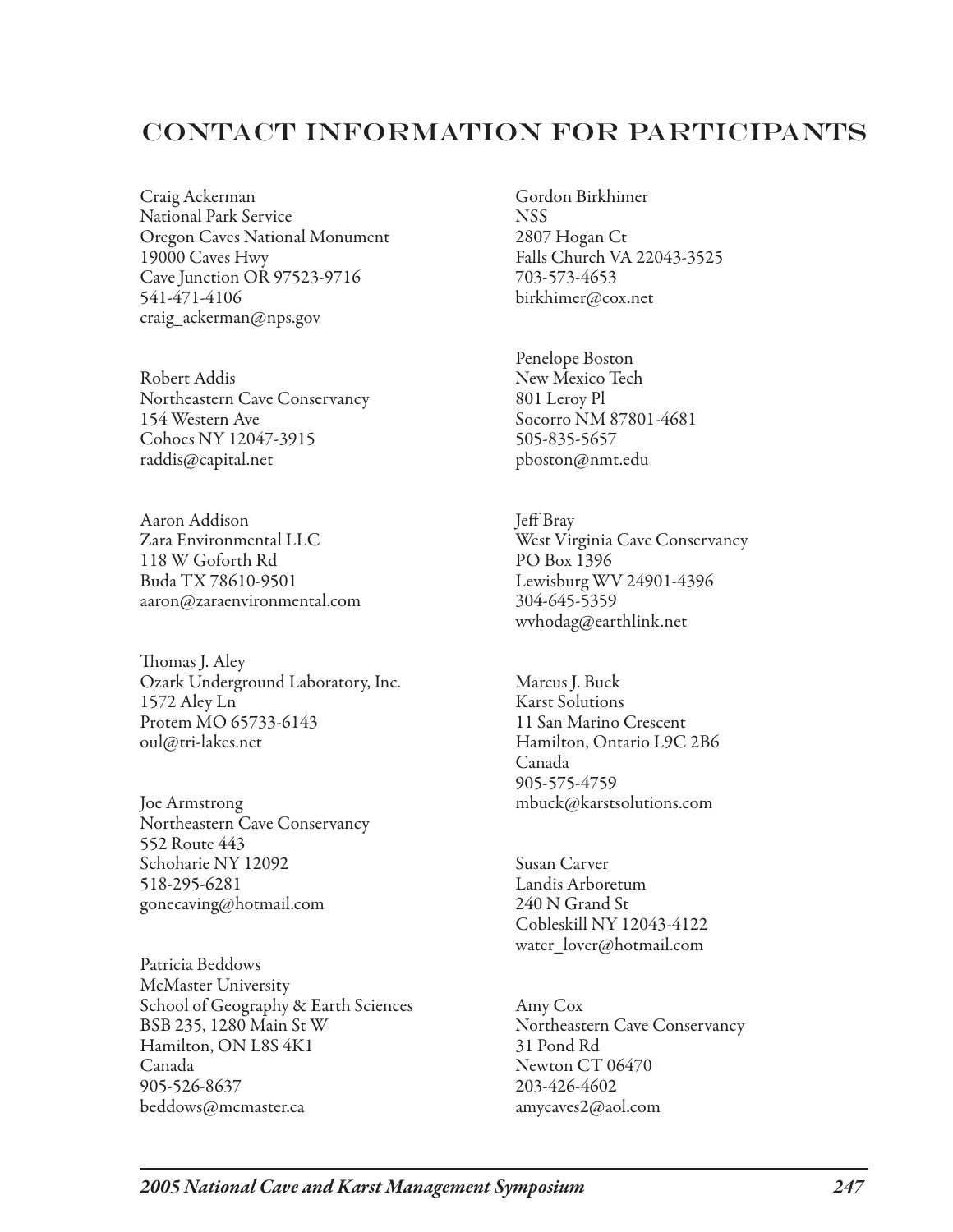Rane L. Curl NSS, KWI, Michigan Karst Conservancy 2805 Gladstone Ave Ann Arbor MI 48104-6432 734-995-2678 ranecurl@umich.edu,

Robert Currie **USFWS** 160 Zillicoa St Asheville NC 28801-1082 828-258-3939 X224 Robert Currie@fws.gov

Emily Davis Northeastern Cave Conservancy PO Box 10 Schoharie NY 12157-0010 518-295-7978 emily@speleobooks.com

Jeff DeGroff Howe Caverns, Inc. 255 Discovery Dr Howes Cave NY 12092-2311 518-296-8409 jeffd@howecavern.com

Marcelo del Puerto NYS DEC-Div. Fish, Wild, & Mar. Resources 625 Broadway Albany NY 12233-4570 518-402-8942 mjdelpue@gw.dec.state.ny.us

Jean DeVries Michigan Karst Conservancy 2370 Chippewa St Jenison MI 49428-9135 616-956-3899 devriesj@aol.com

Kevin Downey Cuban Speleological Society 2 The Lope Haydenville MA 01039-9726 413-584-0670 kevin@kdowneyphoto.com

William R. Elliott Missouri Department of Conservation Resource Science Division PO Box 180 Jefferson City MO 65102-0180 573-522-4115 X3194 Bill.Elliott@mdc.mo.gov

Thom Engel Northeastern Cave Conservancy 16 Equinox Ct Delmar NY 12054-1726 518-478-9664 necaver@earthlink.net

Joseph Fagan Virginia Department of Conservation and Recreation Karst Program PO Box 1234 Radford VA 24143-1234 540-831-4056 joseph.fagan@dcr.virginia.gov

Jerry Fant Karst Tec Consuting 251 Gold Rush Cir Wimberley TX 78676-6004 512-847-7245 Jerryfant@evi.net

Malcolm Field U.S. Environmental Protection Agency 1200 Pennsylvania Avenue 8623D NW Washington DC 20460-0001 202-564-3279 field.malcolm@epa.gov

Bill Folsom Northeastern Cave Conservancy 243 Schroon Hill Rd Kerhonskson NY 12446-1410 845-626-4220 rockeater@mindspring.com

Rima Franklin, Ph.D. Cambrian Foundation 1130 Gary Hunt Rd Apt B Cocoa FL 32926-4831 434-466-8076 rima.franklin-1@ksc.nasa.gov,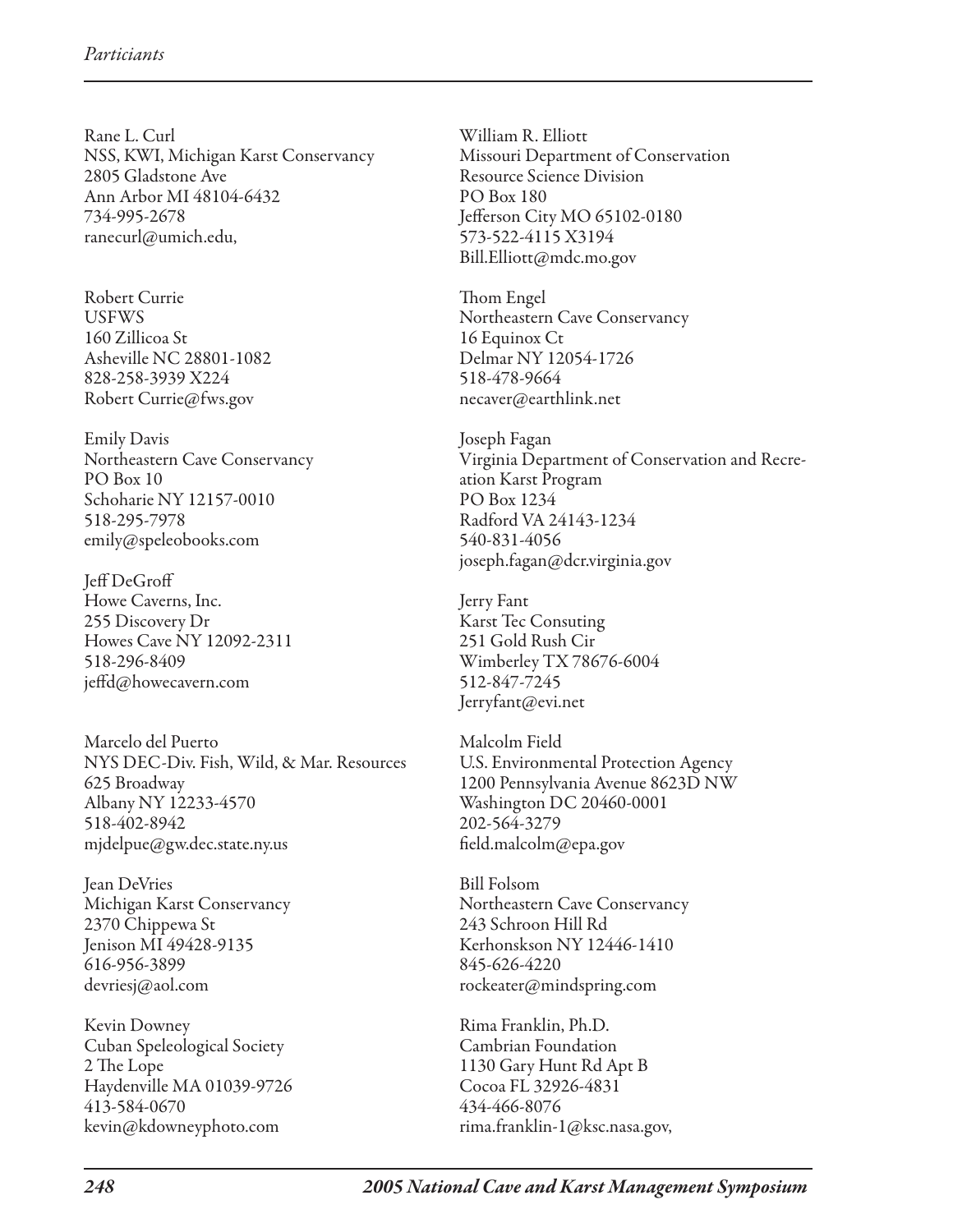Amy Giannotti Cambrian Foundation 1572 Lawndale Cir Winter Park FL 32792-6187 407-314-4649 amy@cambrianfoundation.org

Georgia Gilbert 214 Allen St East Syracuse NY 13057-2104 315-437-5279 nuwanda9@aol.com

Andy Gilchrist Howe Caverns, Inc 255 Discovery Dr Howes Cave NY 12092-2311 andyg@howecaverns.com

Aubrey Golden Michigan Karst Conservancy PO Box 590 Union Lake MI 48387-0590 248-666-1683 goldencamp@comcast.net

Jim Goodbar Bureau of Land Management 620 E. Greene St Carlsbad NM 88220-6292 505-234-5929 James\_Goodbar@blm.gov

Paul Griffiths Cave Management Services/KarstCare 544 Springbok Rd Campbell River, B.C. V9W8AZ Canada 250-923-1311 pgriff@island.net

William R. Halliday Hawaii Speleological Survey 6530 Cornwall Ct Nashville TN 37205-3039 615-352-9204 bnawrh@webtv.net

Elery Hamilton-Smith Charles Stuart University PO Box 36 Carlton South, Victoria 3053 Australia elery@alphalink.com.au

Melissa Hendrickson Hoffman Environmental Research Institute and Western Kentucky University Environmental Science and Technology, rm 306 1906 College Heights Blvd Bowling Green KY 42101-1000 270-799-8566 melissa.hendrickson@wku.edu

Lisette Henrey Bruce Museum 1 Museum Dr Greenwich CT 06830-7100 203-661-8378 Lisetteh@juno.com

Steve Hensley Ozark Plateau National Wildlife Refuge U.S. Fish and Wildlife Service 222 S Houston Ave Ste A Tulsa OK 74127-8907 918-382-4507 steve\_hensley@fws.gov

Val Hildreth-Werker NSS Conservation Division Cuna Cueva Highway 27 PO Box 207 Hillsboro NM 88042-0207 505-895-5050 werks@zianet.com

Greg Horne Parks Canada - Jasper National Park Box 10 Jasper, Alberta T0E 1E0 Canada 780-852-6259 greg.horne@pc.gc.ca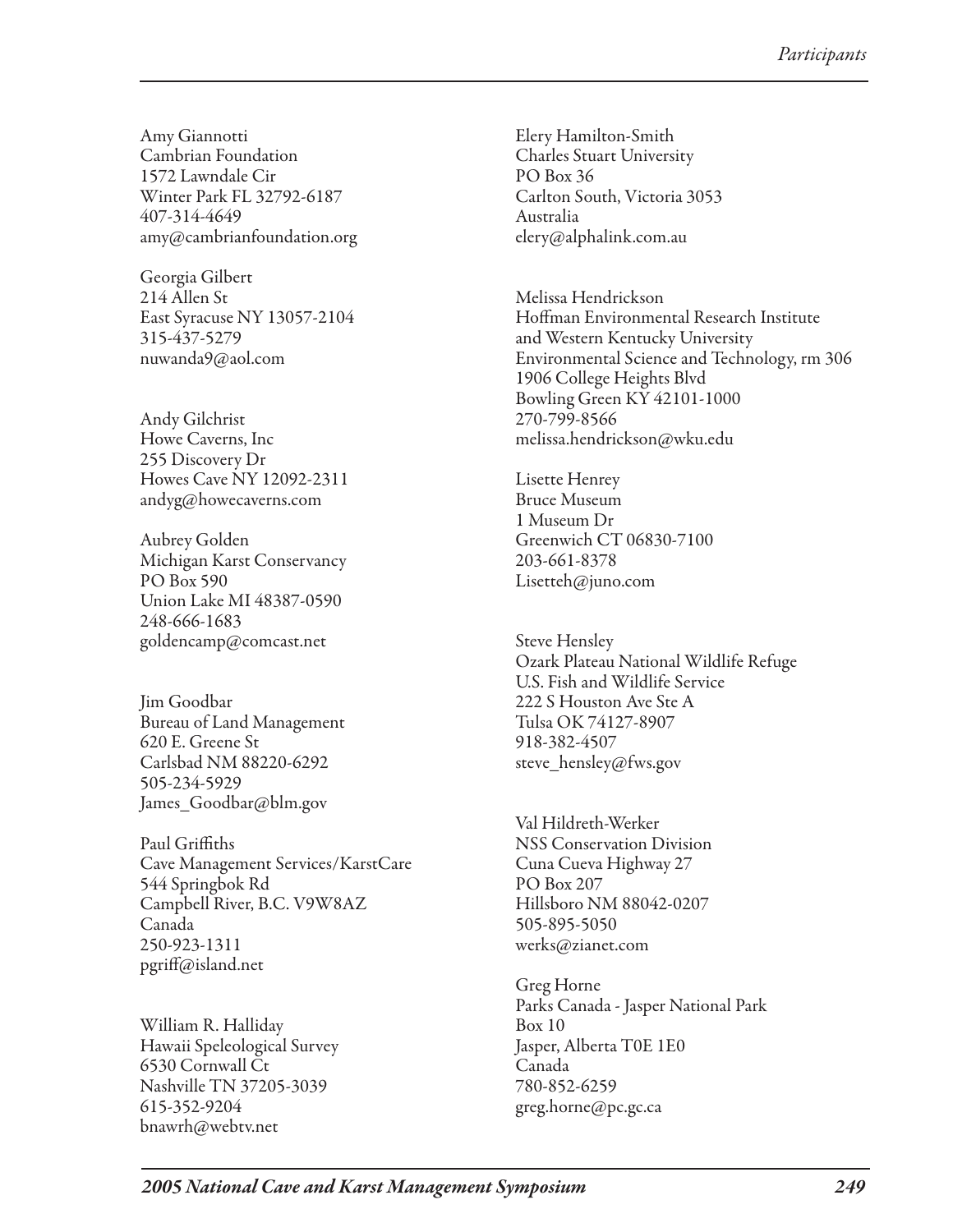Rod Horrocks Wind Cave National Park 26611 US Highway 385 Hot Springs SD 57747-6027 605-745-1158 Rod\_Horrocks@nps.gov

Louise Hose National Cave and Karst Research Institute 1400 Commerce Dr Ste 102 Carlsbad NM 88220-9817 505-887-5517 lhose@nckri.org

Eva Hunter 8147 Toscano Dr Clay NY 13044 315-699-3077 ehunter@gsccny.org

Dean Hunter 8147 Toscano Dr Clay NY 13044 315-699-3077 ehunter@gsccny.org

Jon Jasper Timpanogos Cave National Monument 59 E 1300 N Orem, UT 84057-2766 801-368-2272 jonjasper@softhome.net

Cheryl Jones National Speleological Society 1865 Old Meadow Rd Apt 202 McLean VA 22102-1997 703-442-8499 cs.jones@verizon.net

William K. Jones Karst Waters Institute PO Box 490 Charles Town WV 25414-0490 304-725-2872 wkj30@hotmail.com

Pat Kambesis Hoffman Envirionmental Research Institute 1 Big Red Way Western Kentucky University Bowling Green KY 42101-5730 270-745-5201 pat.kambesis@wku.edu

Vince Kappler Northeastern Cave Conservancy 10 Hollyhock Way Newton NJ 07860-5371 973-579-2116 vkappler@nac.net

Ernst H. Kastning Northeastern Regional Organization NSS PO Box 1048 Radford VA 24143-1048 540-250-2717 ehkastni@radford.edu

Karen Kastning Virginia Cave Board 607 Vienna Ave Radford VA 24143-3835 540-729-4298 karen@skyhopper.net

Jim Kaufmann The Missouri Caves & Karst Conservancy 19845 State Route P Newburg MO 65550-9213 573-578-2312 jimkmn@rollanet.org

Jim Kennedy Bat Conservation International PO Box 162603 Austin, TX 78716-2603 512-327-9721 jkennedy@batcon.org

Kevin Kispert New York State Department of Environmental Conservation 625 Broadway Albany, NY 12233-1750 kakisper@gw.dec.state.ny.us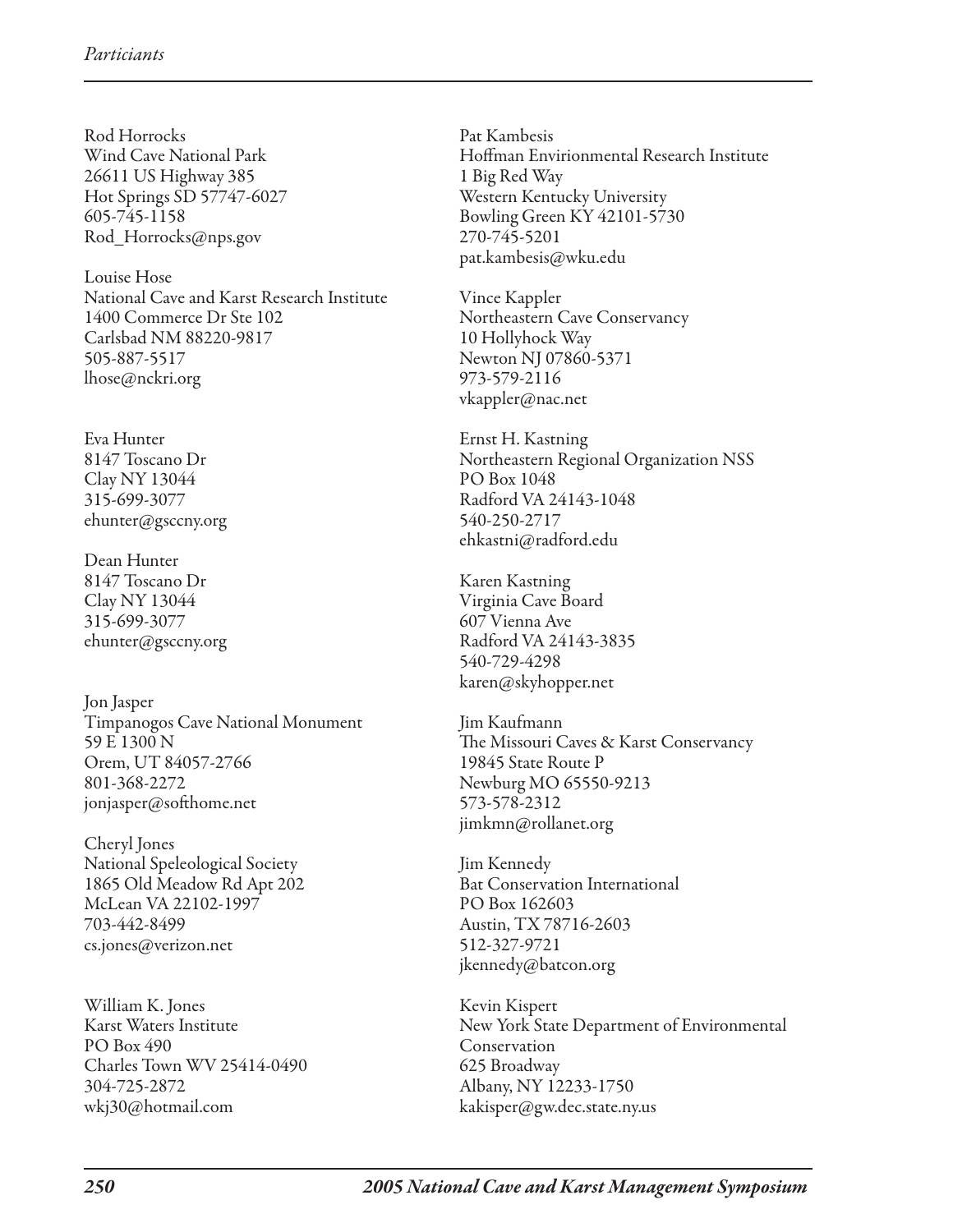Ronal Kerbo National Park Service 6160 S Oak Way Littleton, CO 80127-2400 303-969-2097 ron\_kerbo@nps.gov

Jill F Korrigan 109 Hawthorn Dr Cumillus NY 13031 315-468-3159 auntjillie@worldnet.att.net

Johanna Kovarik Hoffman Environemntal Research Institute 1 Big Red Way Western Kentucky University Bowling Green, KY 42101-5730 270-745-5201 johanna.kovarik@wku.edu

Kelly Mott Lacroix Univeristy of Arizona, Dept. of Geography 1209 N 1st Ave Tucson AZ 85719-4002 520-237-9591 lacroix@Ag.arizona.edu

Kathleen Lavoie State University of New York - Plattsburgh SUNY - Platsburgh 101 Broad St Plattsburgh, NY 12901-2637 518 564 3150 lavoiekh@plattsburgh.edu

Joe E Levinson Northeastern Cave Conservancy 4 Otter Trl Stockholm, NJ 07460-1226 973-208-9049 jelevinson@tellurian.net

Dr. Julian J. Lewis Lewis & Associates LLC Cave, Karst & Groundwater Biological Consulting 17903 State Rd 60 Borden IN 47106-8608 812-967-7592 lewisbioconsult@aol.com

Kriste Lindberg Indiana Karst Conservancy 2354 Windingbrook Cir Bloomington IN 47401-4668 812-327-1642 lindberg@kiva.net

Mark Ludlow Florida Caverns State Park 2576 NW Torreya Park Rd Bristol, FL 32321-2203- 850-643-9343 mark.ludlow@dep.state.fl.us

Jean-Luc Martel SQS 1940 des Tulipes Carignan, Quebec J3L5E8 Canada SQS 450-658-3220

Mike Masterman Extreme Endeavors PO Box 2093 Philippi WV 264116-6093 304-457-2500 mfm@extreme-endeavors.com

Lindsay McClelland National Park Service 9201 Hamilton Dr Fairfax VA 22031-3082 lindsay\_mcclelland@nps.gov

Steve McLuckie Northeastern Cave Conservancy 128 Washington Ave Kingston NY 12401-4826 845-339-3017 scagrotto@hvc.rr.com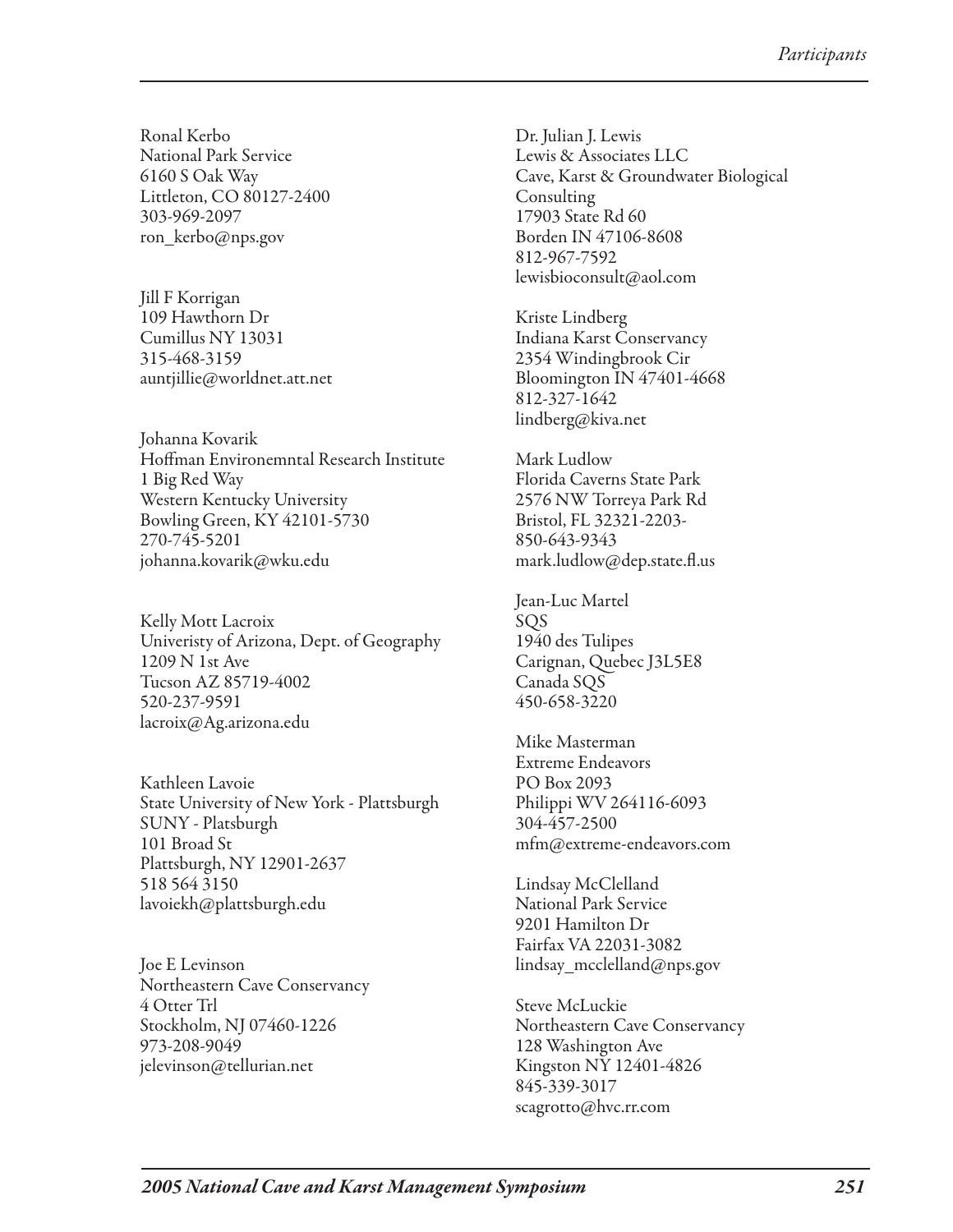Philip Moss Ozark Underground Laboratory 401 S Church St Waterloo IL 62298-6600 618-939-9601 pmoss@ozarkundergroundlab.com

Diana Northup University of New Mexico Biology Department MSC03 2020 University of New Mexico Albuquerque NM 87131-0001 diana@i-pi.com

Rene Ohms Jewel Cave National Monument 11148 US Hwy 16 Custer SD 57730-8123 605-673-2061 X1229 Rene\_Ohms@nps.gov

Wil Orndorff Virginia Division of Natural Heritage 1580 Oilwell Rd Blackburg VA 24060-0354 540-951-8403 Wil.Orndorff@dcr.virginia.gov

Peggy Palmer NSS 619 Winney Hill Rd Oneonta NY 13820-4668 607-432-6024 palmeran@oneonta.edu

Art Palmer 619 Winney Hill Rd Oneonta NY 13820-4668 607-432-6024 State University of New York, Oneonta palmeran@oneonta.edu

John Pearson Bubble Cave Conservancy, LLC HC 66 Box 411 Renick WV 24966-6949 304-497-3803 jpearson@rcc.com

Chuck Porter Northeastern Cave Conservancy 1934 5th Ave Troy NY 12180-3307 518-274-4863 necaver@acmenet.net

Tom Rea Michigan Karst Conservancy 8677 S State Road 243 Cloverdale IN 46120-9696 765-653-4423 tomrea@ccrtc.com

Douglas S. Robertson NSS 501 Ranch Rd Bee Branch AR 72013-8876 501-607-3684 dsrobertson@direcway.com

Alice Rolfes-Curl NSS, Michigan Karst Conservancy 2805 Gladstone Ave Ann Arbor MI 48104-6432 alicerc@umich.edu

John Roth National Park Foundation Oregon Caves National Monument 19000 Caves Hwy Cave Junction OR 97523-9716 John\_E\_Roth@nps.gov

Paul Rubin Howe Caverns, Inc. PO Box 387 Stone Ridge NY 12484-0387 hydroquest@yahoo.com

John Sagandorf Howe Caverns, Inc. 255 Discovery Dr Howes Cave NY 12092-2311 518-376-3096 johns@howecaverns.com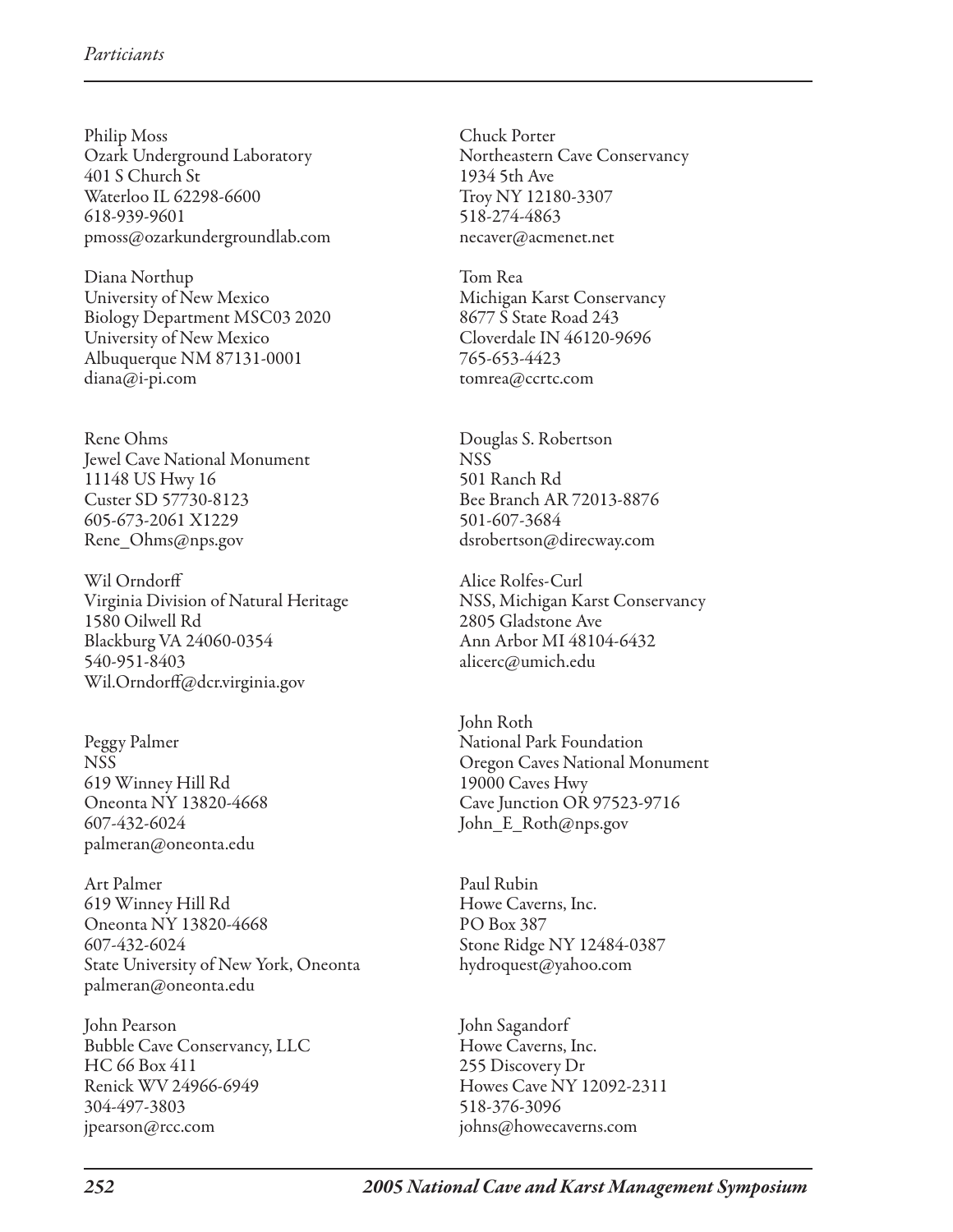Brian D Sakofsky Center for Cave and Karst Studies 1906 College Heights Blvd #31066 Bowling Green KY 42101-1066 270-792-8721 bsakofsky@gmail.com

Patricia E. Seiser National Cave and Karst Research Institute 1400 Commerce Dr Carlsbad NM 88220-9187 505-887-5518 pseiser@nckri.org

Scotty Sharp Hoffman Environemtnal Research Institute 1 Big Red Way Western Kentucky University Bowling Green KY 42101-5730 270-745-5201 scotty.sharp@wku.edu

Robert Simmons Northeastern Cave Conservacny PO Box 57 Winchester CT 06094-0057 860-793-6899 bob.simmons@hrpassociates.com

Michael Slay The Nature Conservancy Ozark Highlands Office 675 N Lollar Ln Fayetteville AR 72701-3426 479-973-9110 mslay@tnc.org

Gordon Smith Marengo Cave PO Box 217 Marengo IN 47140-0217 812-945-5721 GLSTIS@aol.com

Judy Smith Marengo Cave PO Box 217 Marengo IN 47140-0217 812-945-5721 GLSTIS@aol.com

Larry Southam National Speleological Foundation 108 Murdock Rd Pomfret Center CT 06259-9801 800-642-0773 lsoutham@mindspring.com

Alex Sproul Inner Mountain Outfitters 5715 Lee-Jackson Highway Greenville VA 24440-1852 540-377-2690 imo@caves.org

Steven J. Stokowski Stone Products Consultants 1058 Sodom Rd Bldg 2 Westport MA 02790-4958 508-881-6364 CaverSteve@aol.com

Joanne Stokowski Westport High School 1058 Sodom Rd Westport MA 02790 508-636-8244 MissusCaverSteve@aol.com

Fred Stone National Speleological Society PO Box 1430 Kurtistown HI 96760-1430 808-966-7361 fred@hawaii.edu

Victor Taylor Howe Caverns, Inc. 255 Discovery Dr Howes Cave NY 12092-2311 518-296-8900 Victort@howecaverns.com

Chris Thibodaux Karst Tec Consulting 106 Riviera St San Marcos TX 78666-6308 512-757-3256 christ@grandecom.net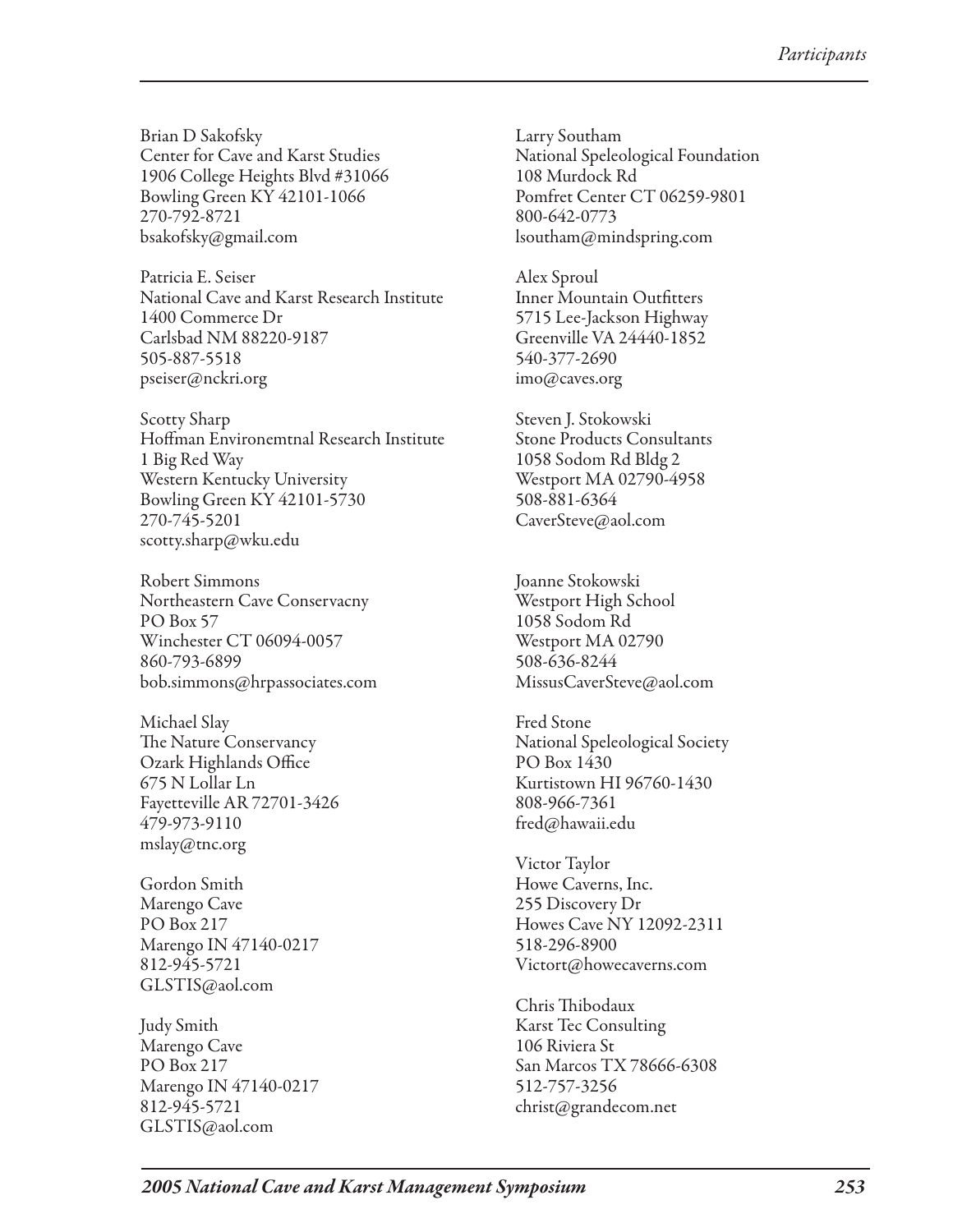Jim Thompson NSS, The Explorers Club PO Box 580 Desoto MO 63626-0580 X36-337-8200 disasterjim@aol.com

Janet Thorne National Speleological Foundation 411 Marney Dr Coraopolis PA 15108-3137 412-269-0442 Wesbike@aol.com

Rickard S. Toomey, III Western Kentucky University National Park Service Western Kentucky University 1906 College Heights Blvd #31066 Bowling Green KY 42101-1066 270-745-5132 rick.toomey@wku.edu

Jerry Trout USDA Forest Service PO Box 5073 Oracle AZ 85623-5073 520-896-9004 jtrout@fs.fed.us

Sandy Trout USDA Forest Service PO Box 5073 Oracle AZ 85623-5073 520-896-9004 desertrout@msn.com

Terrence Tysall Texas A & M, Cambrian Foundation 401 Anderson St Apt 2B College Station TX 77840-7201 321-287-8222 terrence@cambrianfoundation.org

Brian Vauter Natural Bridge Caverns 26495 Natural Bridge Caverns Rd San Antonio TX 78266-2671 210-651-6101 bvauter@naturalbridgecaverns.com Erin Vauter Natural Bridge Caverns, Texas 26495 Natural Bridge Caverns Rd San Antonio TX 78266-2671 210-651-6101 bvauter@naturalbridgecaverns.com

Mike Walsh Texas Cave Conservancy 1800 West Park St Cedar Park TX 78613-2717 512-249-2283 mikewaustin@austin.rr.com

Michael Warner Northeastern Cave Conservancy PO Box 10 Schoharie NY 12157-0010 518-295-7978 mike@speleobooks.com

Jim Werker NSS Conservation Division Cuna Cueva Highway 27 PO Box 207 Hillsboro NM 88042-0207 505-898-5050 jimwerker@zianet.com

Mike Wiles National Park Service Jewel Cave RR1 Box 60AA Custer SD 57730-9608 605-673-2061 X1226-9608 Mike\_Wiles@nps.gov

Maggie Vescio Girl Scout Council, CNY 54 Girl Scout Dr West Monroe NY 13167-4145 315 625 7103 rangerphil@outdrs.net

Peter Youngbaer Northeastern Cave Conservancy 3606 E Hill Rd Plainfield VT 05667-9547 802 454 7752 Youngbaer@aol.com